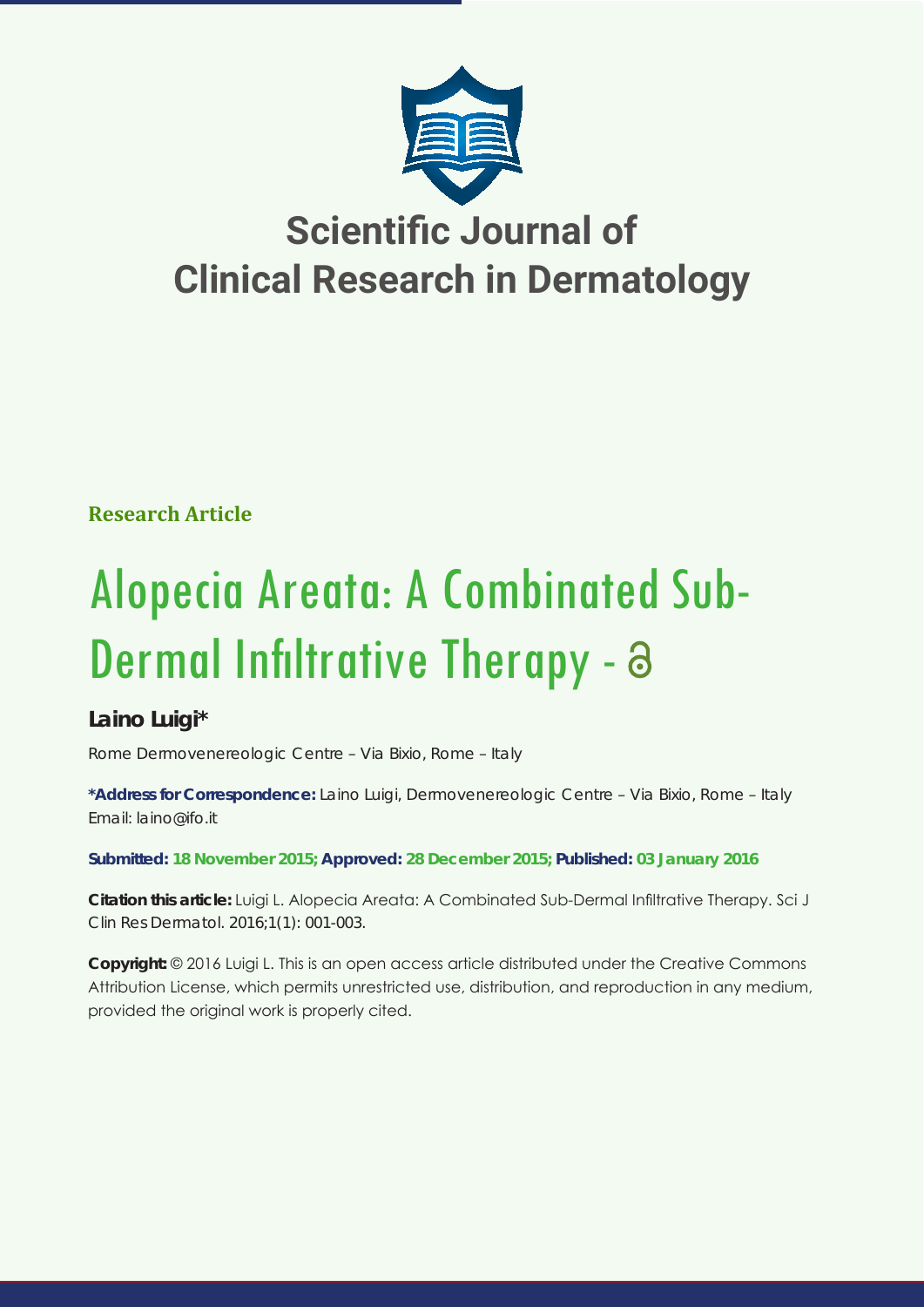### **ABSTRACT**

Alopecia areata is a common cause of hair loss seen in 3.8% of patients in dermatology clinics and in 0.2% to 2.0% of the general US population. The pathology of the disease remains poorly understood. Hair loss in alopecia areata can range from a single patch to 100% loss of body hair. When hair regrowth occurs in alopecia areata, the new hair may demonstrate pigment alterations, but a change in hair texture (ie, curly or straight) has rarely been reported as a consequence of alopecia areata.

#### **INTRODUCTION**

Alopecia areata (AA) is a common cause of hair loss seen in 3.8% of patients in dermatology clinics and in 0.2% to 2.0% of the general US population. The pathology of the disease remains poorly understood. Hair loss in alopecia areata can range from a single patch to 100% loss of body hair. When hair regrowth occurs in alopecia areata, the new hair may demonstrate pigment alterations, but a change in hair texture (ie, curly or straight) has rarely been reported as a consequence of AA.

Several researchers have shed new light on the importance of the action of extracellular nucleotides and nucleosides in increasing cell proliferation and reducing inflammation. PDRN, an A2A adenosine receptor, acts as mitogen for fibroblasts, endothelial cells, and preadipocytes [1, 2] working with different growth factors (VEGF, PGF, and FGF). PDRN is used in plastic and dermatologic surgery, and recently in urology, for its regenerative properties, restorative effects in ischemic skin flaps [3], and being used to improve intratesticular vascularisation [4]. Recently, the effects of PDRN have been analysed in a number of tissues, such as corneal epithelium [5], human bone [6], and skin [3]. PDRN is involved in protective and regenerative effects on UV irradiated mouse cell cultures [7] and UV-irradiated dermal fibroblast [8]. PDRN has shown proliferation effects in human preadipocytes, which represent the richest reservoir of human adult stem cells [9]. In the light of these preliminary results, and because of these specific properties, we decided to perform the clinical observation, before and after therapy, of a local subdermal administration of PDRN in lichen sclerosus genital lesions, focusing on the anti-inflammatory and positive regenerative effects of this A2A adenosine receptor.

#### **Aim of the study**

To compare, in a group of 16 patients (Group A - 10 male, 6 female, aged from 19 to 43 Year old) affected by AA, the usefulness as adjuvant therapy of polydeoxyribonucleotides, in a micro-infiltrative local sub-dermal, in combination with triamcinolone acetonide, respect to a group of AA patients who received only the microinfiltative triamcinolone acetonide therapy (Group B - 14 patients 9 male 5 female aged from 21 to 42 Year old).

#### **MATERIALS AND METHODS**

#### **Materials**

We used polydeoxyribonucleotide (PDRN) in a commercial preparation for human use, containing 5625 mg of PDRN in a 3 mL

*Cite this Article: Luigi L. Alopecia Areata: A Combinated Sub-Dermal Infiltrative Therapy. Sci J Clin Res Dermatol. 2015;1(1): 001-003.*

**SCIRES Literature - Volume 1 Issue 1 - www.scireslit.com Page - 002**

ampoule sterilized at 121°C for 20 min. PDRN is a pure substance at 95%, constituted of different lengths of PDRN (from 50 to 2000 base pairs) obtained from sperm of salmon trout (Oncorhynchus mykiss) for human alimentation, through an original purification and sterilization process. In addition, for we use triamcinolone acetonide in a commercial preparation 10mg/mL

#### **Methods**

We proposed for Group A, an 8 session therapy. In every session we performed subdermal infiltrations with PDRN addicted to triamcinolone acetonide 10mg/ml solution, corresponding to the lesions of lichen sclerosus and some neighboring areas. This was performed using a 30-gauge needle In every session we performed subdermal infiltrations with PDRN, corresponding to the lesions of AA and some neighboring areas. The same sessions were performed for Group B, without PDRN.

#### **RESULTS**

We have tested for all patients, significant improvements of the disease, related to a hair regrowth on all treated areas.

These improvements were more evident for group A, alredy from the second session, while for group B, around third/fourth session. In the group A has been possible to appreciate clinically and trichoscopically, a more homogeneous disposition of the regrowth of hair, with a normalization of the average diameters.

We observed in 8 patients of Group A, a complete regrowth of all hair, kept up to 2 months after discontinuation of treatment, while only 2 patients in group B achieved a complete regrowth, kept for 2 months after discontinuation of treatment.

#### **DISCUSSION**

Because of these characteristics, we hypothesized that PDRN could play a role in reducing the primary cause of AA, the inflammation of the tissue, and in part, inducing tissue regeneration. We therefore wanted to challenge some of the regenerative effects demonstrated by PDRN in association with anti-inflammatory effects demonstrated by Triamcinolone acetonide 10mg/ml, that seemed to be useful to counteract the progression of AA. In particular, preliminary experiments showed that PDRN determined a statistically significant increase in fibroblast growth, as reported by Sini et al. [1]. Fibroblasts are important precursors of collagens, glycosaminoglycans, and elastic and reticular fibers glycoproteins that can be found in extracellular matrix. Stimulation of these cells may play a key role in tissue regeneration in the course of LS. Again, it has been proved that PDRN plays a role in the reduction of proinflammatory cytokines, which leads to an anti-inflammatory effect in several autoimmune diseases, as reported by Bitto et al. [2]. It is already known that the primary pathogenetic path of AA is the skin inflammation. The demonstrated [3] anti-inflammatory effect of PDRN, bound to the reduction of cytokine production, may impact in some way the progression of the disease, counteracting the *primum movens* due to several pathological effects. Last, but not least, we have demonstrated the effects of PDRN in promoting growth and differentiation of human preadipocytes